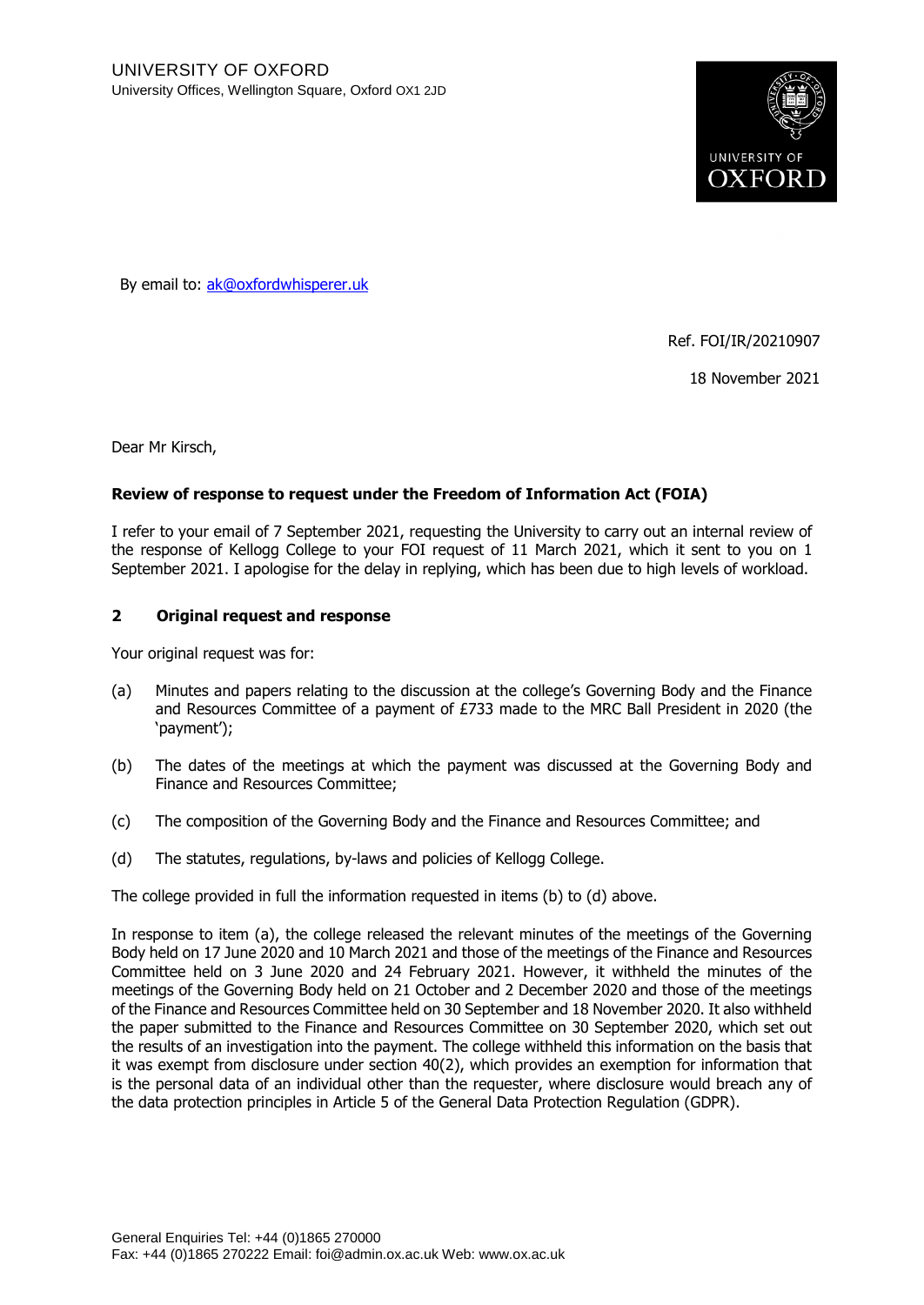

# **3 Internal review request**

You have asked us to review the college's response on the following grounds:

- a) the exemption in s.40(2) has been applied too broadly, particularly as there is already information about the payment in the public domain;
- b) there is a public interest in transparency and accountability for the expenditure of college monies; and
- c) other supporting documents have been withheld.

### **4 Internal review**

## Grounds (a) and (b) above  $-$  Application of s.40(2)

I have considered, firstly, whether any of the withheld information is not personal data (and therefore outside the scope of the exemption); and, secondly, whether there is a case for disclosing any of the withheld information that is personal data, having regard to the ICO's guidance on section 40(2).

As regards the first point, I have reviewed all the information that has been withheld. I am satisfied that the withheld minutes constitute the personal data of the individuals involved (the 'data subjects') namely, information relating to identified or identifiable individuals. However, the paper that was discussed at the meeting of the Finance and Resources Committee on 30 September 2020, which was withheld in its entirety, contains some information that is not personal data of the data subjects and that is not otherwise exempt. This information can therefore be disclosed. A redacted copy of the paper is attached.

As regards the second point, the ICO guidance requires a public authority to consider whether there is any legitimate public interest in the information requested; whether disclosure is necessary to meet that interest; and, if so, whether that interest overrides the interests and rights of the data subjects affected.

There is a legitimate public interest in knowing that a body in receipt of public funds has adequate financial controls in place to ensure that those funds are spent appropriately and effectively. There may also be a public interest in transparency and accountability in respect of specific examples of expenditure. Case law has established that there must be a pressing social need for any interference with privacy rights and that any interference must be proportionate<sup>1</sup>. It is difficult to accept that there is a pressing social need for disclosure in this particular case. The amount of money involved is very small, when considered in relation to the total expenditure of the college or University, and was oneoff in nature. It did not involve expenditure by senior officials.

The college has taken action to meet any public interest in this matter. It has carried out an investigation into the payment and submitted a report to both its Finance and Resources Committee and Governing Body. It has found no evidence of fraudulent conduct but has found control weaknesses in MCR procedures. It is working with the MCR to ensure that new or improved procedures are introduced. To meet the interest in transparency, and in recognition of the interest in this matter within the student body, it has issued a statement to members of the MRC Committee and to those members of the MRC who have raised concerns in writing, summarizing its findings and its proposed remediation. I am satisfied therefore that disclosure is not necessary to meet a legitimate public interest.

<sup>1</sup> Corporate Officer of the House of Commons V Information Commissioner and Brooke, Leapman and Ungoed-Thomas (2008) EWHC 1084 (Admin), para 43